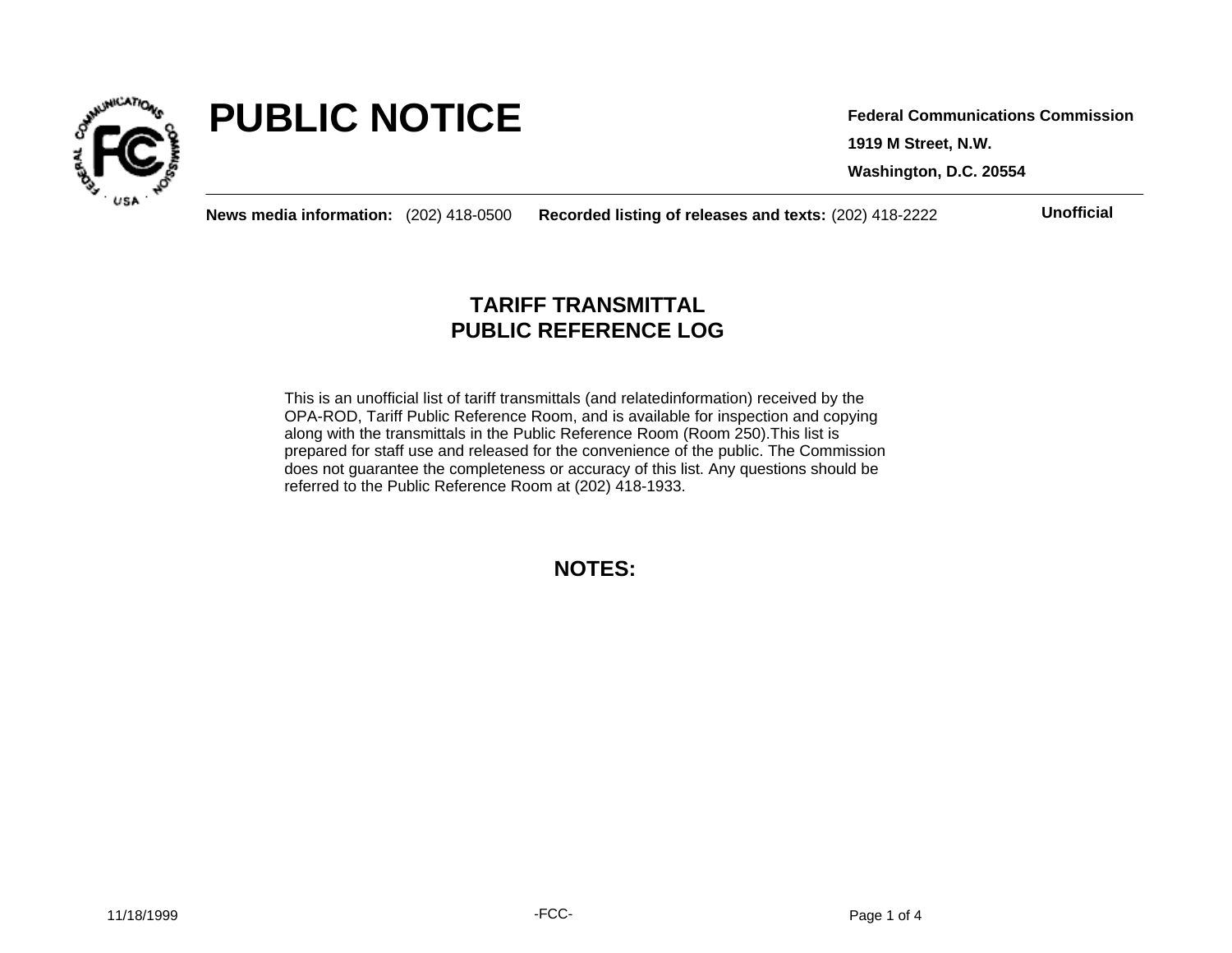## **DOMINANT**

| <b>ISSUED</b>                 | <b>CARRIER</b>                                                                                                                                                                                                                         |             | FILING# TRANS# | FCC#           | <b>EFFDATE</b>         | #DISK #CD | #PAGES | NTC                     |            | 61.38 61.49 PUS PETN-DUE | S.P.# |
|-------------------------------|----------------------------------------------------------------------------------------------------------------------------------------------------------------------------------------------------------------------------------------|-------------|----------------|----------------|------------------------|-----------|--------|-------------------------|------------|--------------------------|-------|
| 11/17/1999 AMERITECH SERVICES |                                                                                                                                                                                                                                        | -1          | 1220           | 2              | 12/2/1999<br>SYNOPSIS  |           | -1     | 15                      | <b>RLS</b> | 11/24/1999               |       |
|                               | Ameritech Dedicated Ring Extension and Ameritech Dedicated Ring Promotional Offering                                                                                                                                                   |             |                |                |                        |           |        |                         |            |                          |       |
| <b>ISSUED</b>                 | <b>CARRIER</b>                                                                                                                                                                                                                         |             | FILING# TRANS# | FCC#           | <b>EFFDATE</b>         | #DISK #CD | #PAGES | NTC                     |            | 61.38 61.49 PUS PETN-DUE | S.P.# |
|                               | 11/17/1999 AMERITECH SERVICES                                                                                                                                                                                                          | 1           | 1221           | $\overline{4}$ | 11/18/1999             |           | -1     | $\overline{\mathbf{1}}$ | <b>RLS</b> |                          |       |
|                               | Anytime Rate Calling Plan II                                                                                                                                                                                                           |             |                |                | SYNOPSIS               |           |        |                         |            |                          |       |
| <b>ISSUED</b>                 | <b>CARRIER</b>                                                                                                                                                                                                                         |             | FILING# TRANS# | FCC#           | <b>EFFDATE</b>         | #DISK #CD | #PAGES | <b>NTC</b>              |            | 61.38 61.49 PUS PETN-DUE | S.P.# |
|                               | 11/17/1999 BELL ATLANTIC NETWORK SERVICES                                                                                                                                                                                              | $\mathbf 1$ | 1213           | $\overline{1}$ | 12/2/1999              |           | -1     | 15                      |            | 11/24/1999<br>JWL.       |       |
|                               |                                                                                                                                                                                                                                        |             |                | 11             | SYNOPSIS               |           |        |                         |            | 11/24/1999               |       |
|                               | Bell Atlantic submits tariff pages and supoorting documentation to restructure its current high capacity DS3 service switched and special access offerings and to unify the rate structures throughout the<br>Bell Atlantic footprint. |             |                |                |                        |           |        |                         |            |                          |       |
| <b>ISSUED</b>                 | <b>CARRIER</b>                                                                                                                                                                                                                         |             | FILING# TRANS# | FCC#           | <b>EFFDATE</b>         | #DISK #CD | #PAGES | <b>NTC</b>              |            | 61.38 61.49 PUS PETN-DUE | S.P.# |
|                               | 11/17/1999 PACIFIC BELL                                                                                                                                                                                                                | -1          | 2083           | 128            | 11/18/1999<br>SYNOPSIS |           | -1     | -1                      | <b>SCF</b> |                          |       |
|                               | Pacific proposes to introduce a new packet service, Native LAN Plus (NL+) Service.                                                                                                                                                     |             |                |                |                        |           |        |                         |            |                          |       |
| <b>ISSUED</b>                 | <b>CARRIER</b>                                                                                                                                                                                                                         |             | FILING# TRANS# | FCC#           | <b>EFFDATE</b>         | #DISK #CD | #PAGES | NTC                     |            | 61.38 61.49 PUS PETN-DUE | S.P.# |
|                               | 11/17/1999 SOUTHWESTERN BELL TELE. CO.                                                                                                                                                                                                 | $\mathbf 1$ | 2783           | 73             | 11/18/1999<br>SYNOPSIS |           | -1     | -1                      | <b>JWL</b> |                          |       |
|                               | Proposes to introduce Virtual Point of Presence - Dial Access Service (VPOP-DAS) to section 37.                                                                                                                                        |             |                |                |                        |           |        |                         |            |                          |       |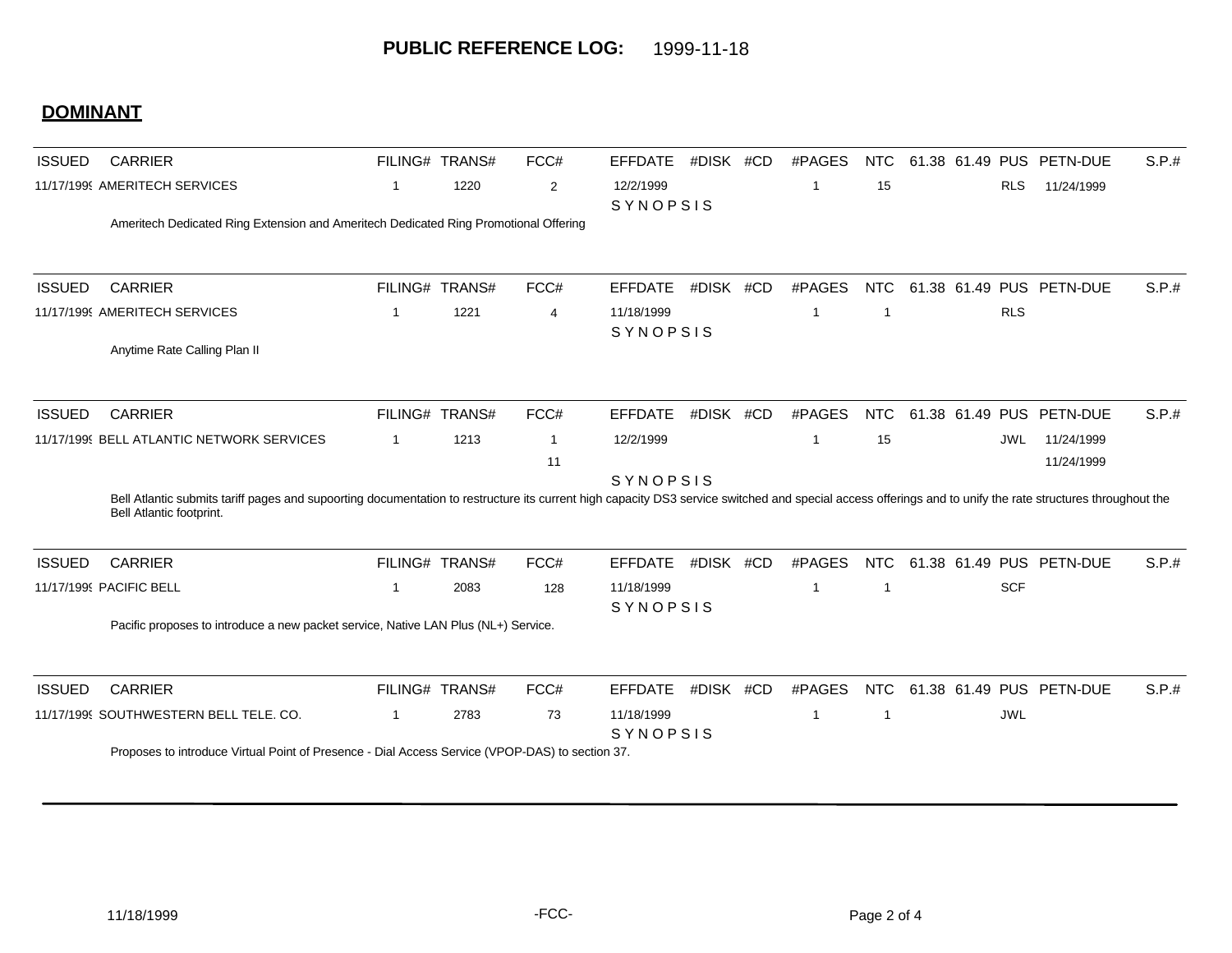### **NON-DOMINANT**

| <b>ISSUED CARRIER</b>                            | FILING# TRANS# |         | FCC#           | EFFDATE #DISK #CD      |           |                |        |                |            | #PAGES NTC 61.38 61.49 PUS PETN-DUE | S.P.#   |
|--------------------------------------------------|----------------|---------|----------------|------------------------|-----------|----------------|--------|----------------|------------|-------------------------------------|---------|
| $\overline{1}$<br>11/17/1999 ALASCOM             |                | 1085    | 10             | 11/18/1999<br>SYNOPSIS |           | $\overline{1}$ |        | $\overline{1}$ | <b>RLS</b> |                                     |         |
|                                                  |                |         |                |                        |           |                |        |                |            |                                     |         |
| <b>CARRIER</b><br><b>ISSUED</b>                  | FILING# TRANS# |         | FCC#           | <b>EFFDATE</b>         | #DISK #CD |                | #PAGES |                |            | NTC 61.38 61.49 PUS PETN-DUE        | S.P.#   |
| 11/17/1999 AT&T<br>$\overline{1}$                |                | 11475   | $\overline{1}$ | 11/18/1999             |           | $\overline{1}$ |        | -1             | <b>RLS</b> |                                     | 95-1174 |
|                                                  |                |         | 27             |                        |           |                |        |                |            |                                     | 96-0483 |
|                                                  |                |         | 16<br>9        |                        |           |                |        |                |            |                                     |         |
|                                                  |                |         |                | SYNOPSIS               |           |                |        |                |            |                                     |         |
|                                                  |                |         |                |                        |           |                |        |                |            |                                     |         |
| <b>ISSUED</b><br><b>CARRIER</b>                  | FILING# TRANS# |         | FCC#           | EFFDATE #DISK #CD      |           |                |        |                |            | #PAGES NTC 61.38 61.49 PUS PETN-DUE | S.P.#   |
| 11/17/1999 AT&T<br>$\overline{1}$                |                | CT-7740 | CT-11517       | 11/18/1999             |           | $\overline{1}$ |        | $\mathbf{1}$   | <b>RLS</b> |                                     | 93-88   |
|                                                  |                |         | CT-11339       |                        |           |                |        |                |            |                                     |         |
|                                                  |                |         | CT-11606       |                        |           |                |        |                |            |                                     |         |
|                                                  |                |         | CT-9713        |                        |           |                |        |                |            |                                     |         |
|                                                  |                |         | CT12921-12936  |                        |           |                |        |                |            |                                     |         |
|                                                  |                |         | CT-12740       |                        |           |                |        |                |            |                                     |         |
|                                                  |                |         | CT-12426       |                        |           |                |        |                |            |                                     |         |
|                                                  |                |         | CT-11937       |                        |           |                |        |                |            |                                     |         |
|                                                  |                |         |                | SYNOPSIS               |           |                |        |                |            |                                     |         |
| <b>CARRIER</b><br><b>ISSUED</b>                  | FILING# TRANS# |         | FCC#           | <b>EFFDATE</b>         | #DISK #CD |                |        |                |            | #PAGES NTC 61.38 61.49 PUS PETN-DUE | S.P.#   |
| 11/17/1999 CABLE & WIRELESS, INC<br>$\mathbf{1}$ |                | 3       | -1             | 11/18/1999             | 1         |                |        | $\mathbf{1}$   | LJB        |                                     |         |

S Y N O P S I S